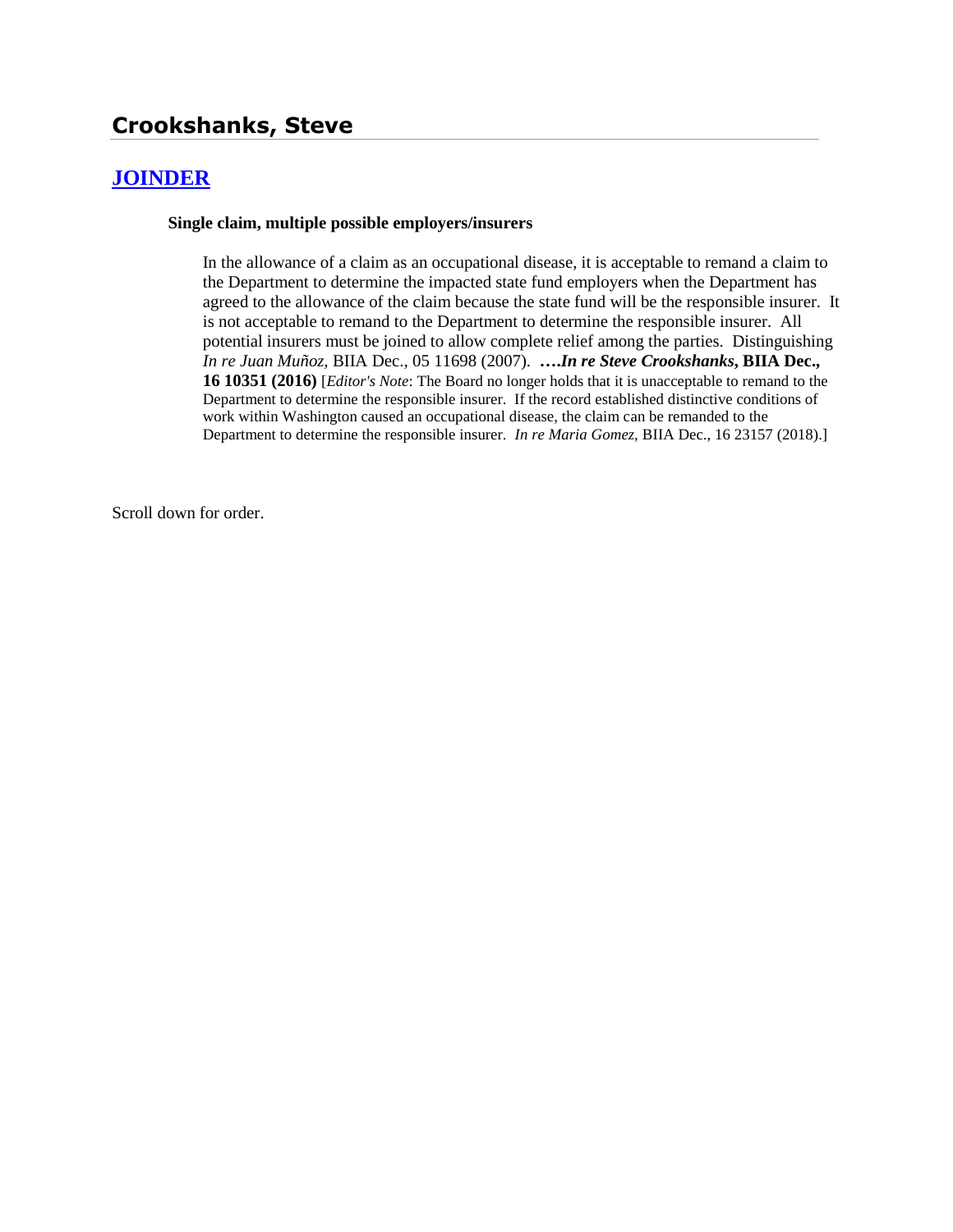#### **BEFORE THE BOARD OF INDUSTRIAL INSURANCE APPEALS STATE OF WASHINGTON**

**)**

**) ) )**

**IN RE: STEVE B. CROOKSHANKS ) DOCKET NO. 16 10351**

**CLAIM NO. SZ-34537**

#### **ORDER VACATING PROPOSED DECISION AND ORDER AND REMANDING THE APPEAL FOR FURTHER PROCEEDINGS**

Mr. Crookshanks filed a claim in which he alleged he suffered an occupational disease due to the distinctive conditions of his employment. The Department of Labor and Industries (Department) rejected the claim. The industrial appeals judge directed allowance of the claim for the occupational disease but determined that the self-insured employer, J H Kelly, LLC, (Kelly) was not the employer on the risk for the occupational disease claim. He reached this determination based on stipulated facts by Kelly and Mr. Crookshanks. The Department asks the Board to deny the claim because when Kelly stipulated itself out of claim liability the claimant did not establish an employer-employee relationship that led to the occupational disease and did not move to join other putative "employers." We agree with the Department that the decision of the industrial appeals judge is in error because other potential responsible employers and insurers identified in the parties' Factual Stipulation should have been joined as provided by CR 19. We remand this matter to the hearing process to join those parties identified in the Factual Stipulation and other potentially liable insurers and employers identified in further proceedings. We reject the Factual Stipulation as Exhibit 1 because of the joinder error. Following joinder, if necessary, the industrial appeals judge must issue a Proposed Decision and Order determining whether Mr. Crookshanks sustained an occupational disease and if so, to further determine the insurer on the risk as of the date of the last injurious exposure.<sup>1</sup> The Proposed Decision and Order of July 14, 2016, is vacated and this appeal is **REMANDED FOR FURTHER PROCEEDINGS**.

## **DISCUSSION**

26 27 28 29 30 Mr. Crookshanks appealed an order of the Department dated November 24, 2015, in which the Department rejected his claim as neither an occupational disease nor an industrial injury. Kelly was the employer identified under the claim. The appeal was decided based on a stipulation of fact submitted by Mr. Crookshanks and Kelly. The Department did not actively participate in the matter at hearing, although its legal representative, the Office of the Attorney General, was sent notice of all proceedings.

31

l

32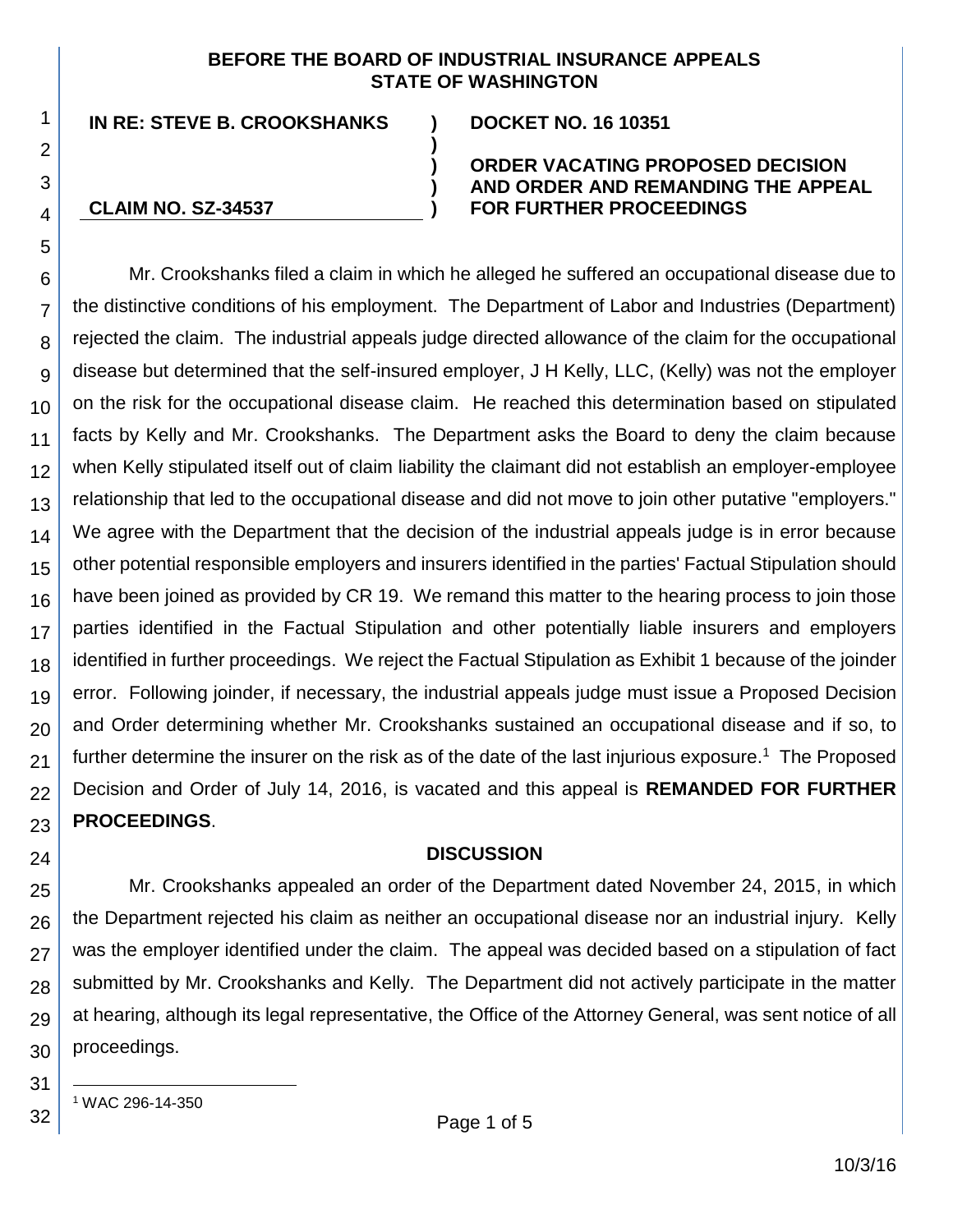1 2 3 4 5 6 7 Based on the Factual Stipulation we conclude that Mr. Crookshanks argues that his claim should be allowed as an occupational disease. Because we have rejected Exhibit 1, we will not hold Mr. Crookshanks to this theory of claim allowance on remand to the hearing process. We note, however, that occupational disease claims are different than industrial injury claims. Occupational diseases are typically the result of cumulative exposures to distinctive conditions of a worker's occupation. Frequently, the occupational exposure is the result of employment over many years and with many employers.

8 9 10 11 12 13 14 15 Occupational disease claims are reviewed against the backdrop of the "last injurious exposure rule."<sup>2</sup> The last injurious exposure rule is, essentially, a policy decision that relieves injured workers of the requirement to prove how much each employer contributed to the overall occupational condition. Washington has adopted the last injurious exposure rule that assigns full financial responsibility for an occupational disease claim to the employer/insurer (referred to as the insurer "on the risk") where the worker experienced the last contributing or causal exposure to the condition. The policy decision is based on the idea that it would be unduly burdensome on workers to prove which employer contributed a specific amount of the total occupational exposure.<sup>3</sup>

16 17 18 19 20 21 22 23 24 25 More specifically, the last injurious exposure rule deals with finding the insurer responsible for the cost of a particular claim. Our Industrial Insurance Act (Act) provides for two types of industrial insurance coverage within the state of Washington. Employers who obtain industrial insurance coverage from the state fund operated by the Department of Labor and Industries are under the fund as the insurer while employers who self-insure under the Act operate as their own insurers. Thus, the analysis must focus not just on the employer on the risk but rather the insurer on the risk as of the date of the last injurious exposure.<sup>4</sup> We emphasize that this rule applies only to different insurers. For this reason the Department may apportion costs of an occupational disease claim among "state fund" employers as falling under a single insurer, the state fund. Each self-insured employer is its own individual insurer.

26 27 28 While the Department argues that its order on appeal should be affirmed, it further argues that the claim should be remanded to the Department to determine whether "there was an employer and whether distinctive conditions of employment arose with that employer," citing the Board's decision

30 l

29

<sup>31</sup> <sup>2</sup> *Weyerhaeuser Company v. Tri*, 117 Wn.2d 128 (1991).

<sup>32</sup> 3 *In re Lester Renfro,* BIIA Dec., 86 2392 (1988).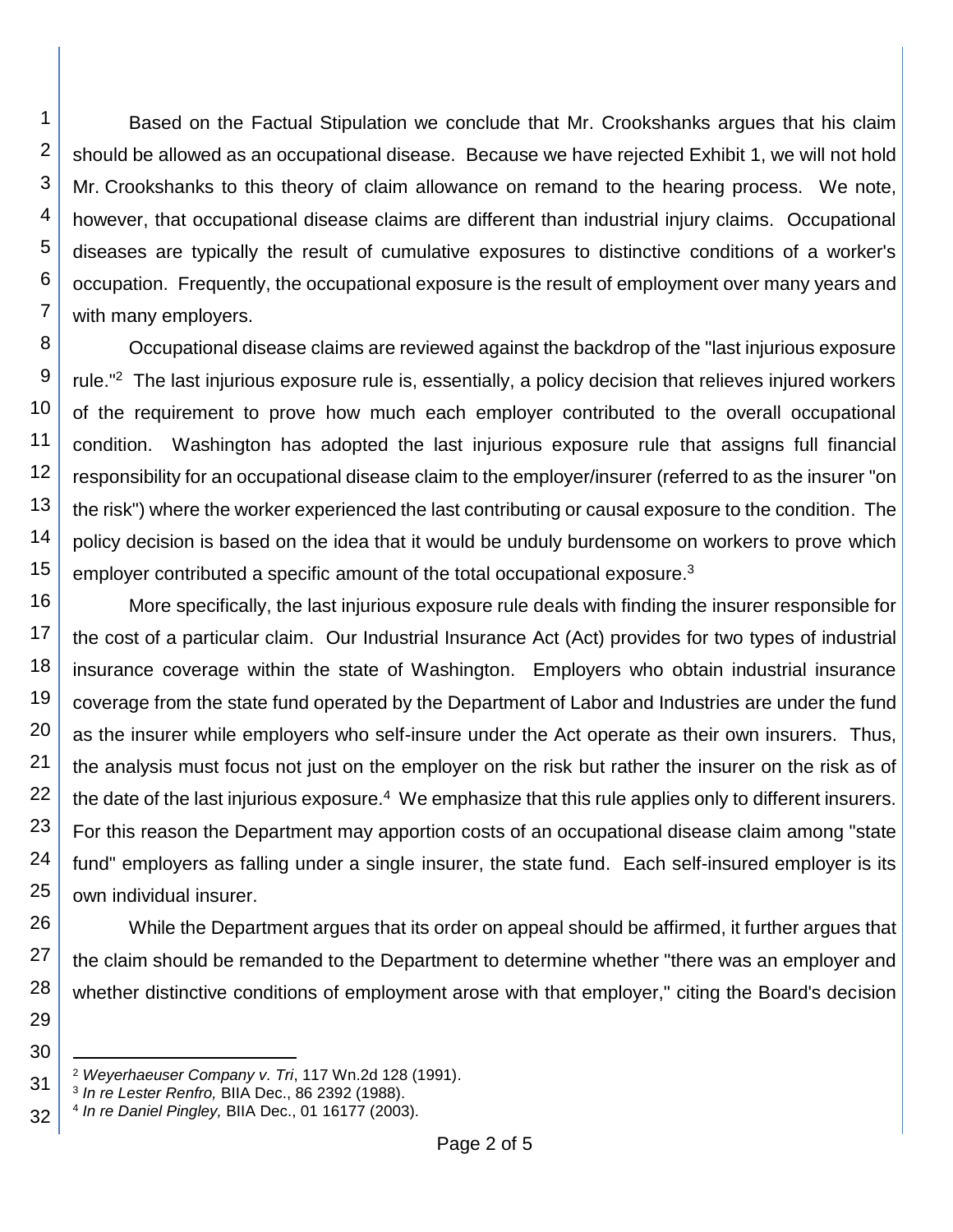2 of In re Juan Muñoz.<sup>5</sup> In addressing occupational disease claims involving multiple employers the Board stated in *Muñoz*:

The worker is only required to prove that the medical condition arose naturally and proximately out of the aggregate occupational exposure. If the worker satisfies that burden, then the insurer on the risk during the most recent exposure that bears a causal relationship is solely liable for the entire claim.<sup>6</sup>

6 7 8 9 10 11 12 The role of the Department in such situations is to first determine whether the worker suffers from an occupational disease arising naturally and proximately out of the distinctive conditions of employment with all potentially responsible employers covered under the Washington Industrial Insurance Act and, second, to determine the responsible employer/insurer on the risk. In the present appeal, the Department rejected the claim based both on the theories of industrial injury as well as occupational disease. We see no reason to remand the claim to the Department when, by specific reference, it has already denied the claim as an occupational disease.

13 14 15 16 17 18 19 20 21 22 We acknowledge that remanding to the hearing process is a different result than the decision in *Muñoz.* In *Muñoz* we remanded the adjudication of the claim to the Department to determine whether his occupational condition arose naturally and proximately of the distinctive conditions of his multiple employments as a carpenter with employers covered by the Washington Industrial Insurance Act during the course of his employment as a carpenter; coincidentally, a similar employment to Mr. Crookshanks. In the present appeal we have rejected Exhibit 1 as a factual basis on which to proceed. We believe it more appropriate to remand under these circumstances, with no evidentiary record at all, to the hearing process in order to provide the parties an opportunity to join those employers identified in the stipulation and to provide them an opportunity to participate. We reiterate the Board's statement in *Muñoz:*

With respect to the joinder question, CR 19(a)(1) provides for the "joinder of persons needed for just adjudication" as follows: "A person who is subject to service of process and whose joinder will not deprive the court of jurisdiction over the subject matter of the action shall be joined as a party in the action if (1) in his absence complete relief cannot be accorded among those already parties." We have consistently held that, in occupational disease cases involving multiple employers, the issue of claim allowance cannot be fully decided unless all potentially responsible insurers participate.<sup>7</sup>

- 30 l <sup>5</sup> BIIA Dec., 05 11698 (2007)
- 31 <sup>6</sup> *Muñoz,* at 13.
	- <sup>7</sup> *Muñoz*, at 15.
- 32

23

24

25

26

27

28 29

1

3

4

5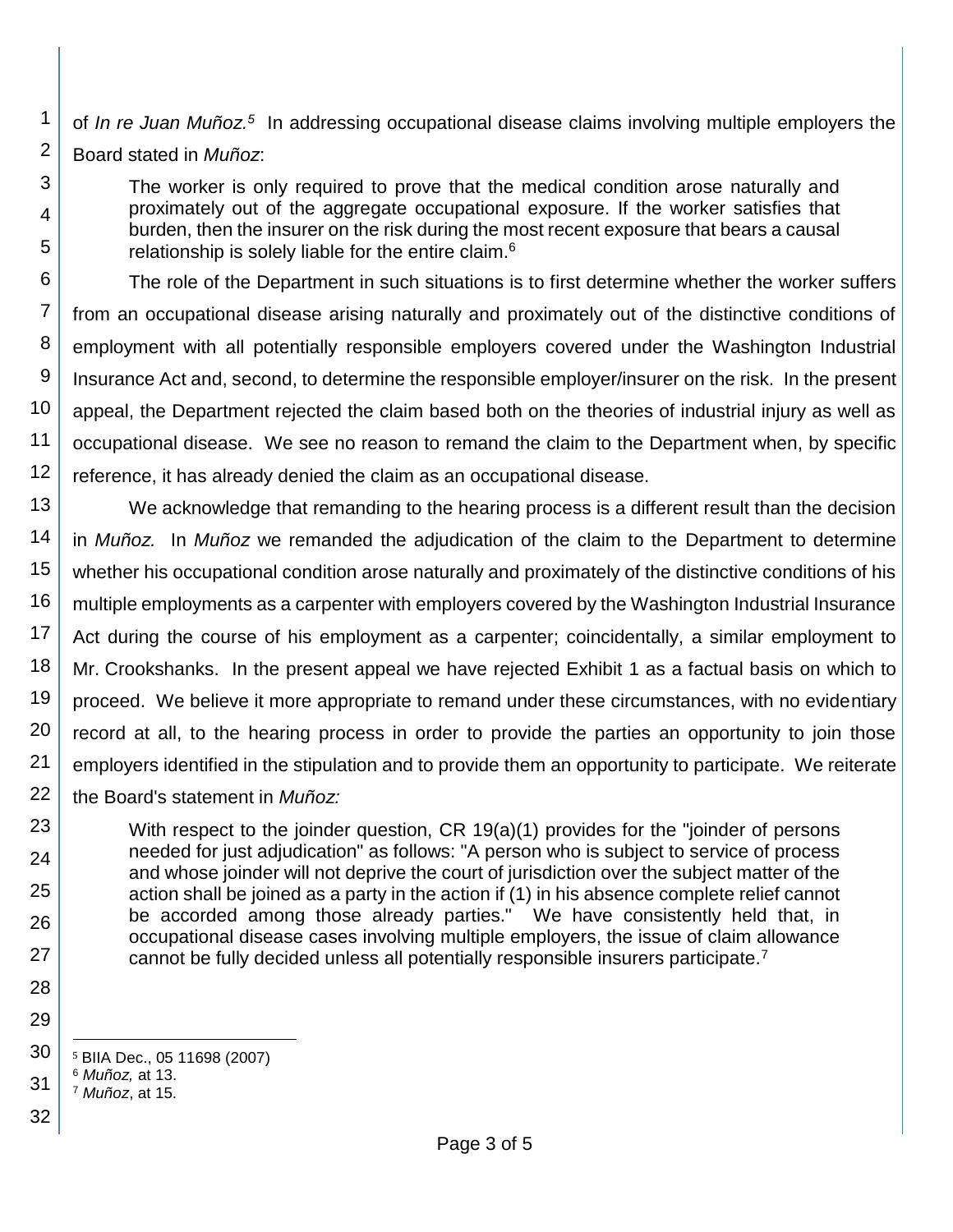On remand the industrial appeals judge should attempt to identify all insurers on the risk during the period of the claimed occupational exposure. At the minimum this should include the Department of Labor and Industries as the adjudicatory body for state fund claims and any other self-insured employers in addition to Kelly.

#### **ORDER**

6 7 8 9 10 11 12 13 14 15 The Proposed Decision and Order issued on July 14, 2016, is vacated and this matter is remanded to the hearing process to join such other insurers on the risk as provided by CR 19 and to conduct further proceedings as indicated by this order. The industrial appeals judge is directed to issue a further Proposed Decision and Order determining whether the claimant, Mr. Crookshanks, sustained an occupational disease arising naturally and proximately from the distinctive conditions of his employment and, if he sustained an occupational disease, to further determine the insurer on the risk as of the date of the last injurious exposure. The new order will contain findings and conclusions as to each contested issue of fact and law. Any party aggrieved by the new Proposed Decision and Order may petition the Board for review, as provided by RCW 51.52.104. This order vacating is not a final Decision and Order of the Board within the meaning of RCW 51.52.110.

Dated: October 3, 2016.

1

2

3

4

5

16 17

18 19

20

21

22

23

24

25

26

27

28 29

30

31

32

# BOARD OF INDUSTRIAL INSURANCE APPEALS

| Chairperson | <u>/s/</u><br>DAVID E. THREEDY |  |
|-------------|--------------------------------|--|
|             |                                |  |
|             | /s/                            |  |
| Member      | JACK S. ENG                    |  |
|             |                                |  |
|             |                                |  |
|             |                                |  |
|             |                                |  |
|             |                                |  |
|             |                                |  |